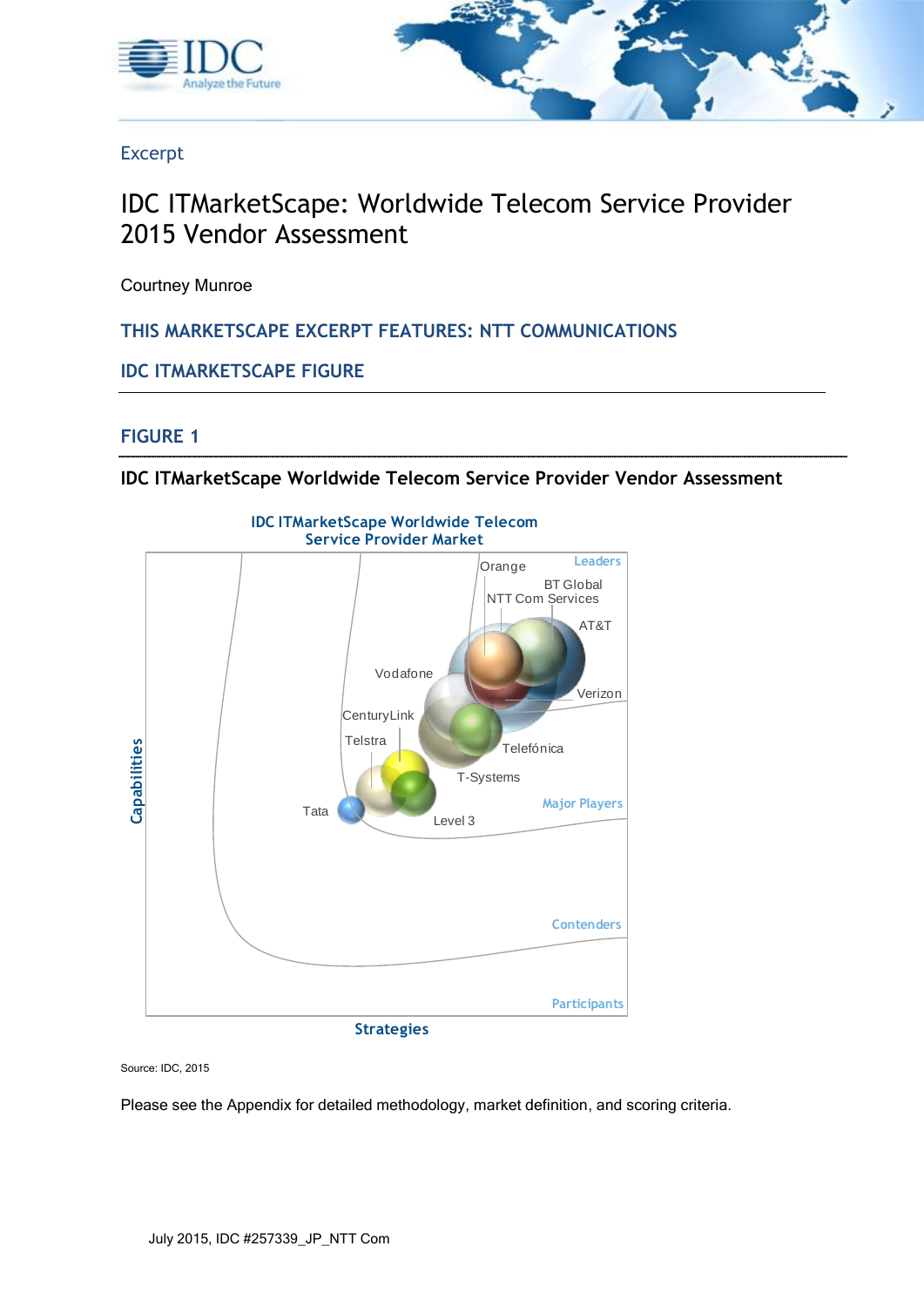### **IN THIS EXCERPT**

The content for this excerpt was taken directly from IDC ITMarketScape: Worldwide Telecom Service Provider 2015 Vendor Assessment (IDC #257339 JP, July 2015). All or parts of the following sections are included in this excerpt: IDC ITMarketScape Figure, IDC Opinion, IDC ITMarketScape Vendor Inclusion Criteria, Essential Buyer Guidance, Vendor Summary Profiles, Appendix and Learn More.

#### **IDC OPINION**

This study leverages the IDC ITMarketScape methodology to evaluate the leading global telecommunications service providers (SPs). IDC identified the top 12 providers by scale and scope of

operations, primarily their global coverage and the ability to provide services to global multinational corporations (MNCs). One major qualification was the presence of at least 30% of employees located outside the global service provider's (GSP's) home country, as well as the ability to provide innovative and forward-thinking solutions. The primary focus of this study is the portfolio of global telecom service providers that caters to multinational companies. This requires the ability to provide global network coverage in major metro markets and also covers the following areas:

- Advanced WAN services, such as MPLS and hybrid VPNs, Ethernet access, and secure IP network services, provided on a consistent basis worldwide and backed by a qualified core of supporting personnel
- A strong portfolio of conferencing, collaboration, WAN optimization, and security services that offers a choice of major platforms
- The capability to offer a diverse portfolio of hybrid public and private cloud services as well as access to worldwide datacenter and collocation facilities
- Strong global partnerships via enhanced network-to-network interconnects (NNIs) and channel partners to provide access to countries where the service provider does not have owned network facilities
- Strong mobile connectivity and enterprise application development and management capabilities to facilitate worldwide TEM and secure mobile access to corporate applications

## **IDC ITMARKETSCAPE VENDOR INCLUSION CRITERIA**

Key criteria include the ability to provide a comprehensive global portfolio of services ranging from traditional voice and data networking services to cloud and collaboration services. For the first time in this series, IDC has included the ability to provide mobile services, both connectivity and applications management services.

These service providers must have, at minimum, enhanced global capabilities to offer the following:

- Managed WAN services (IP VPN, security, managed CPE, hosting)
- **WAN** optimization services
- Cloud services (IaaS, SaaS, etc.)
- Collaboration services (audio, video, and Web-based conferencing)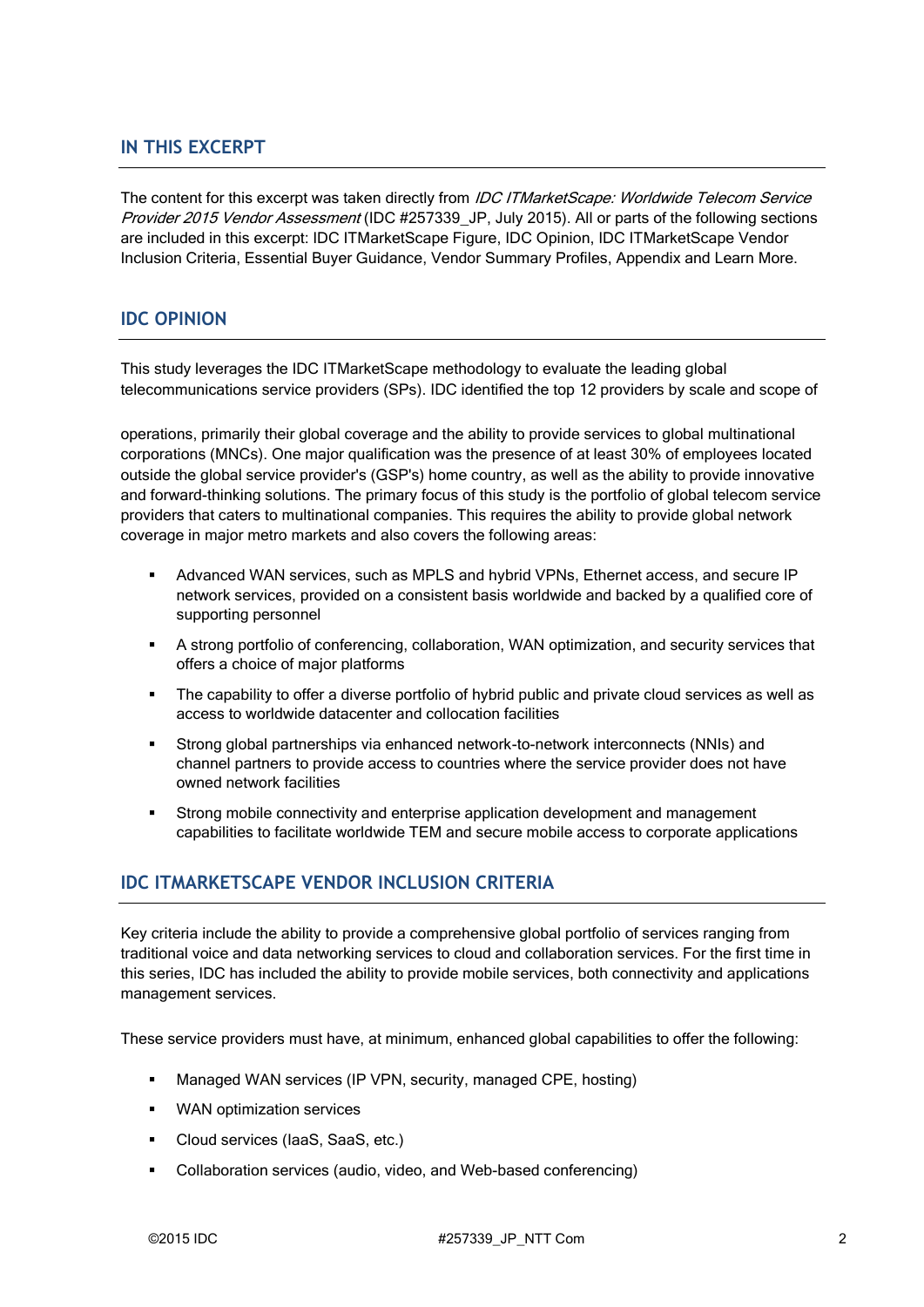- **•** Consulting, design, and professional services
- Mobile connectivity and application development and device management

A global organizational sales and support structure was also a key element in the inclusion process. One key criteria was the ability of worldwide telecom service providers to implement a centralized global account and support management team to offer a consistent global experience.

## **ESSENTIAL BUYER GUIDANCE**

Global telecom service providers have progressed steadily over the past two years in their worldwide capabilities. While no one carrier aspires to be the sole enterprise provider, most can certainly provide reasonably excellent regional coverage — and worldwide coverage with enhanced partnership NNIs that have become the norm.

Service providers today are very similar: Most have responded to enterprise requirements for consistent, cost-effective worldwide coverage and have blanketed major metro markets with managed VPN and Ethernet access coverage. They diverge on focus and key strategic capabilities. Some companies like AT&T, T-Systems, and NTT are very focused on following and meeting the A to B end needs of MNCs in their home market. Others like BT and Verizon have become strong players in other regions as well — BT in Asia/Pacific and Verizon in Western Europe. Smaller players like Level 3 and Tata Communications can provide strong coverage in a surprisingly large number of geographical locations. Then there is Orange Business Services, which is the globe-straddling behemoth that has leveraged its French colonial history to deepen its roots in several large emerging markets from Africa to South America.

Selecting a global provider will largely depend on key enterprise requirements:

- Global coverage: All of the operators in the Leaders quadrant provide excellent global coverage. Orange Business Services and Vodafone lead with the most local country presence, but BT, Verizon, NTT, and AT&T will provide adequate coverage via enhanced NNIs.
- Mobile services: While most enterprises will opt for local-sourced mobile coverage, a centralized TEM for roaming, enterprise application development, and management is becoming increasingly important. Mobile roaming is improving, particularly in intraregional roaming, although it remains fragmented and local. Several communication service providers (CSPs) in this study have strong machine-to-machine (M2M) capabilities, and IoT is gaining ground among the leading players including AT&T, Verizon, Telefónica, Vodafone, and T-Systems.
- Cloud services: This has become an area of acute investment by CSPs. Hybrid cloud and networking are the key trends this year, with NTT and Orange leading the way and others such as AT&T, BT, and Verizon providing strong capabilities and dynamic cloud capabilities including hybrid and integrated access to managed/cloud VPN platforms.
- Collaboration services: This has also been a strong focus of many CSPs, driven by the need for secure access by mobile devices. Many CSPs have implemented hosted and SIP-based services and also increasingly support diversity including both Cisco and Microsoft platforms.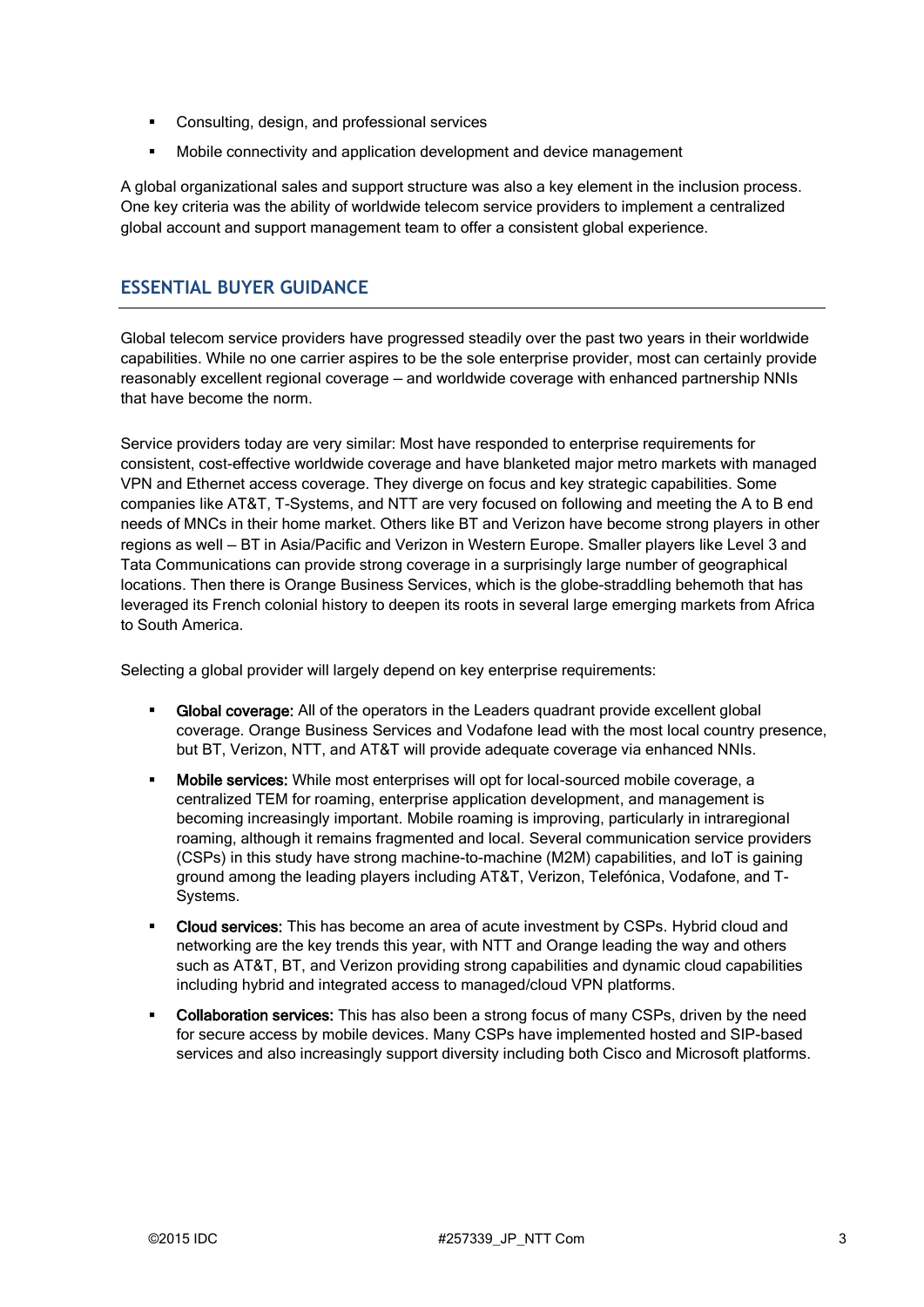### **VENDOR SUMMARY PROFILES**

This section briefly explains IDC's key observations resulting in a vendor's position in the IDC MarketScape. While every vendor is evaluated against each of the criteria outlined in the Appendix, the description here provides a summary of each vendor's strengths and challenges.

## **NTT Communications**

NTT Communications has emerged as a leading global service provider in this IDC ITMarketScape. NTT Com has earned a spot in the leadership quadrant of this IDC ITMarketScape because it has made great strides in executing on its "Vision 2015" strategy. The company is transforming organically and through smart acquisitions. It is well on its way to executing on its mission to be a leading MNC ICT partner. Over the past 18 months, NTT Com has built an appealing portfolio that includes cloud, collaboration, and managed networking services. Most importantly, the company is a leading global tier 1 CSP with an impressive geographical coverage and a strong supporting organization. NTT Communications is a Leader in the 2015 global service provider IDC ITMarketScape.

## *Strengths*

NTT Com has established a strong global presence in several regions extending from the Asia/Pacific to Europe and the Americas. The company has a network presence in key markets in every region and NNI that extends its presence globally. It has built up a strong, diversified portfolio that extends the brand from networking to cloud and collaboration services. The company has established a growth strategy that embraces new technology and has put in place a sales and support team that will allow it to grow beyond its home region. NTT Com has also aggressively embraced transformation both internally and through strategic acquisitions in the cloud and collaboration segments. It has been aggressive in meeting enterprise requirements for new technology such as hybrid cloud IT and secure access but has also developed a strong reputation for customer service.

## *Challenges*

NTT Communications has the global presence to match the other leading global providers. It has the largest business revenue base of the top global companies. However, NTT Communications' greatest strength is also a weakness. NTT Com has one of the most diverse array of companies under its threshold, including many Japanese subsidiaries and the sister companies under NTT such as Dimension Data. As such, NTT Communications may face more integration issues than other competitors with a more streamlined organization. Its brand name is growing and is becoming more familiar to enterprises, but NTT Com still trails the other leading players among some IT personnel.

#### **APPENDIX**

## **Reading an IDC ITMarketScape Graph**

For the purposes of this analysis, IDC divided potential key measures for success into two primary categories: capabilities and strategies.

Positioning on the y-axis reflects the vendor's current capabilities and menu of services and how well aligned the vendor is to customer needs. The capabilities category focuses on the capabilities of the company and product today, here and now. Under this category, IDC analysts will look at how well a vendor is building/delivering capabilities that enable it to execute its chosen strategy in the market.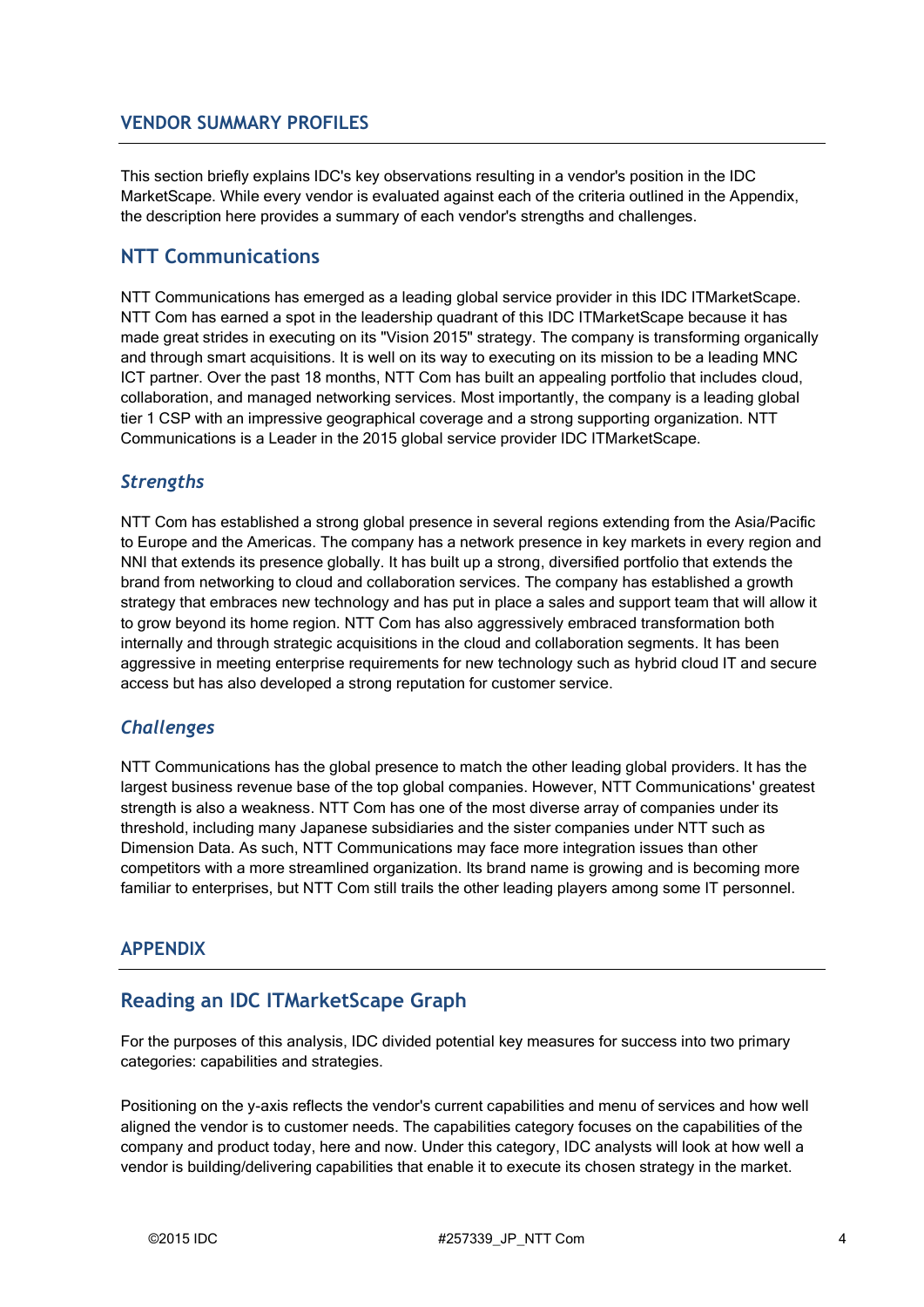Positioning on the x-axis, or strategies axis, indicates how well the vendor's future strategy aligns with what customers will require in three to five years. The strategies category focuses on high-level decisions and underlying assumptions about offerings, customer segments, and business and go-tomarket plans for the next three to five years.

The size of the individual vendor markers in the IDC ITMarketScape represents the market share of each individual vendor within the specific market segment being assessed.

# **IDC ITMarketScape Methodology**

IDC ITMarketScape criteria selection, weightings, and vendor scores represent well-researched IDC judgment about the market and specific vendors. IDC analysts tailor the range of standard characteristics by which vendors are measured through structured discussions, surveys, and interviews with market leaders, participants, and end users. Market weightings are based on user interviews, buyer surveys, and the input of a review board of IDC experts in each market. IDC analysts base individual vendor scores, and ultimately vendor positions on the IDC ITMarketScape, on detailed surveys and interviews with the vendors, publicly available information, and end-user experiences in an effort to provide an accurate and consistent assessment of each vendor's characteristics, behavior, and capability.

## **Market Definition**

The IDC ITMarketScape vendor assessment model is designed to provide an overview of the competitive portfolio and positioning of information and communications technology (ICT) suppliers in a given market.

## **LEARN MORE**

## **Related Research**

 IDC MarketScape: Asia/Pacific Next-Generation Telcos: Telecom Services 2014–2015 Vendor Assessment (IDC #AP246115, October 2014)

## **Synopsis**

This IDC study presents a vendor assessment of the 2015 telecommunications ICT services market using the IDC ITMarketScape model. This assessment covers 12 key telecom service providers (SPs) on a worldwide basis. The assessment is based on current and future capabilities with a view of presenting the most comprehensive analysis of enterprise requirements.

"Global telecom service providers continue to evolve with a need to meet the global networking requirements of MNCs. The service providers featured in this study are rising to the challenge of meeting the complex WAN demands for secure networking, cloud, and collaboration capabilities. Most importantly, telecom providers are beginning to leverage innovative new solutions to bring flexibility and agility to this segment." — Courtney Monroe, group vice president, Worldwide Telecommunications